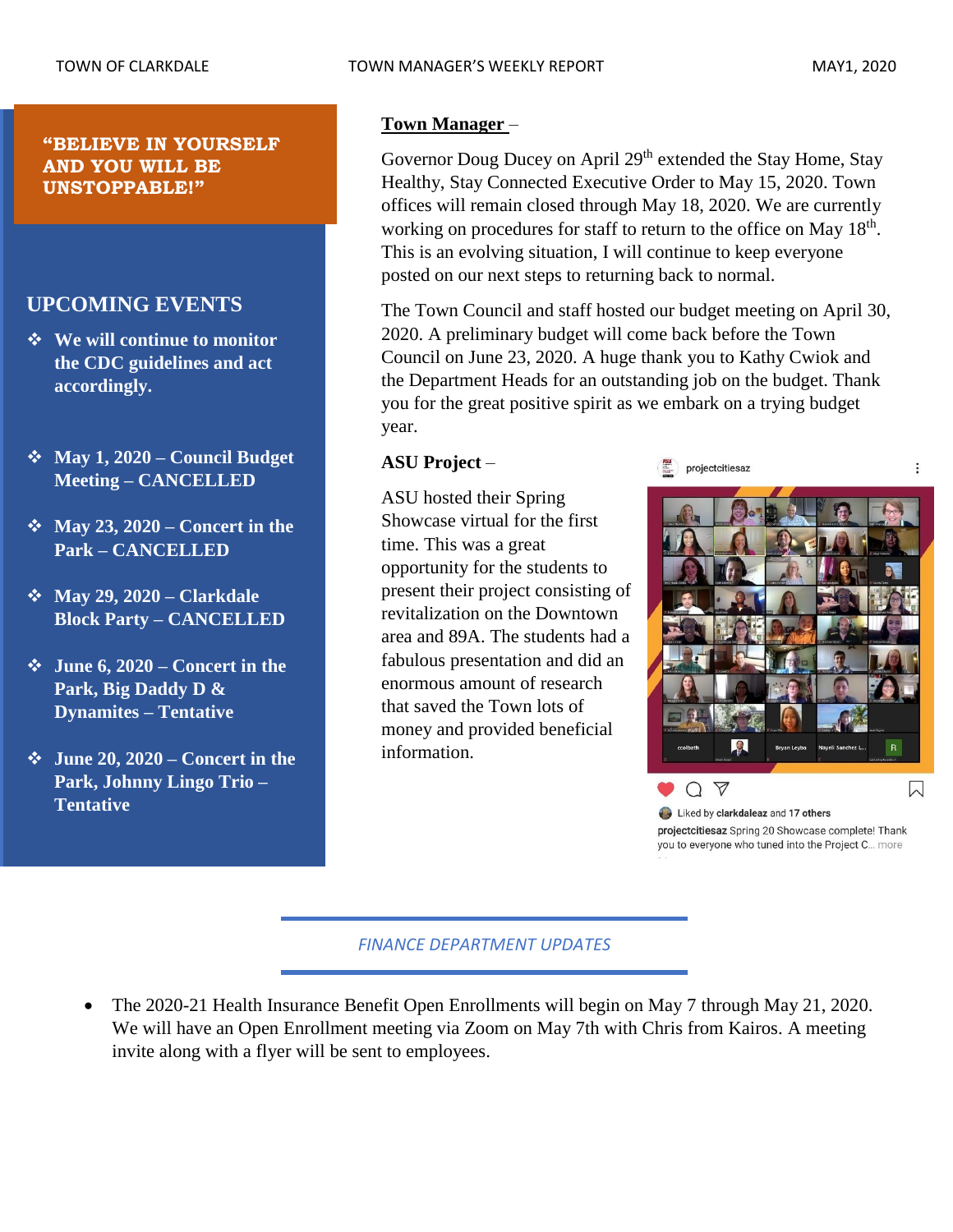TOWN OF CLARKDALE TOWN MANAGER'S WEEKLY REPORT TOWN OF CLARKDALE

# Yavapai County COVID-19 Update 4/30/2020 9:30:00 AM

| Yavapai County<br>Deaths: 2<br><b>Confirmed Cases:</b><br>Recoveries: 11<br>81                                                                                         |                                                                 |                                                                                                                                                                                                                                                                                                                                                                                                                      | Cases: 7648 Deaths: 320                                                                                                                                                 | Arizona                                                      |
|------------------------------------------------------------------------------------------------------------------------------------------------------------------------|-----------------------------------------------------------------|----------------------------------------------------------------------------------------------------------------------------------------------------------------------------------------------------------------------------------------------------------------------------------------------------------------------------------------------------------------------------------------------------------------------|-------------------------------------------------------------------------------------------------------------------------------------------------------------------------|--------------------------------------------------------------|
| <b>Yavapai Case Locations</b><br>Cottonwood<br>Dewey<br>Mayer<br>Prescott<br><b>Prescott Valley</b><br>Sedona<br>Other Quad City Area 7<br>Other Verde Area<br>Unknown | 10<br>5 <sup>1</sup><br>6<br>16<br>19<br>9<br>8<br>$\mathbf{1}$ | Yavapai Tests<br>Total Tested 2339<br>Negative 2242<br>96.6%<br>Positive 81<br>Hospitalizations<br>YRMC2 7 PUI (West Campus)<br>2 PUI (East Campus)<br>VVMC1 7 PUI<br><b>VA</b><br>$\overline{0}$<br>0 PUI<br>* A PUI is an in-patient who<br>has been admitted for care<br>that has been tested for<br>COVID-19 with results still<br>pending.<br>* These numbers are only<br>COVID-19 related<br>hospitalizations. | Yavapai Case Details<br>Age<br>0 to 17<br>$18 \text{ to } 44$<br>$\overline{45}$ to $\overline{54}$ 14<br>$55$ to $64$<br>65 to 74 18<br>75 and older<br>Female<br>Male | Count<br>7 <sup>1</sup><br><b>16</b><br>16<br>10<br>46<br>35 |

Testing Sites in [Yavapai](http://www.yavapai.us/Portals/39/Testing%20Sites%20in%20Yavapai%20County.pdf) County

[Emergency](http://www.yavapai.us/Portals/39/PPE%20Donations.pdf) Operations Center Personal Protection Equipment (PPE) Donations

*PARKS & RECREATION DEPARTMENT UPDATES*

Parks and Recreation Event, Program and Activity Reports –

• An application for the Rural Activation & Innovation Network (RAIN) grant was submitted this week. RAIN is an Innovations in Development project funded by the National Science Foundation. This program is being spearheaded by Arizona State University, Arizona Science Center, The Arizona Tech Council, and the Lifelong Learning Group of COSI. Their efforts focus on four rural regions of Arizona: Cochise county (southeastern Arizona), Graham and Greenlee counties (eastern Arizona), the Verde Valley of Yavapai county (central Arizona), and southern Navajo and Apache counties (White Mountains of Arizona). The grant qualifications are specific to STEM projects in the Verde Valley and appear to be a perfect fit for the Selna/Mongini Park interactive water flow feature. If fully funded it will provide an additional \$5,000 toward the project.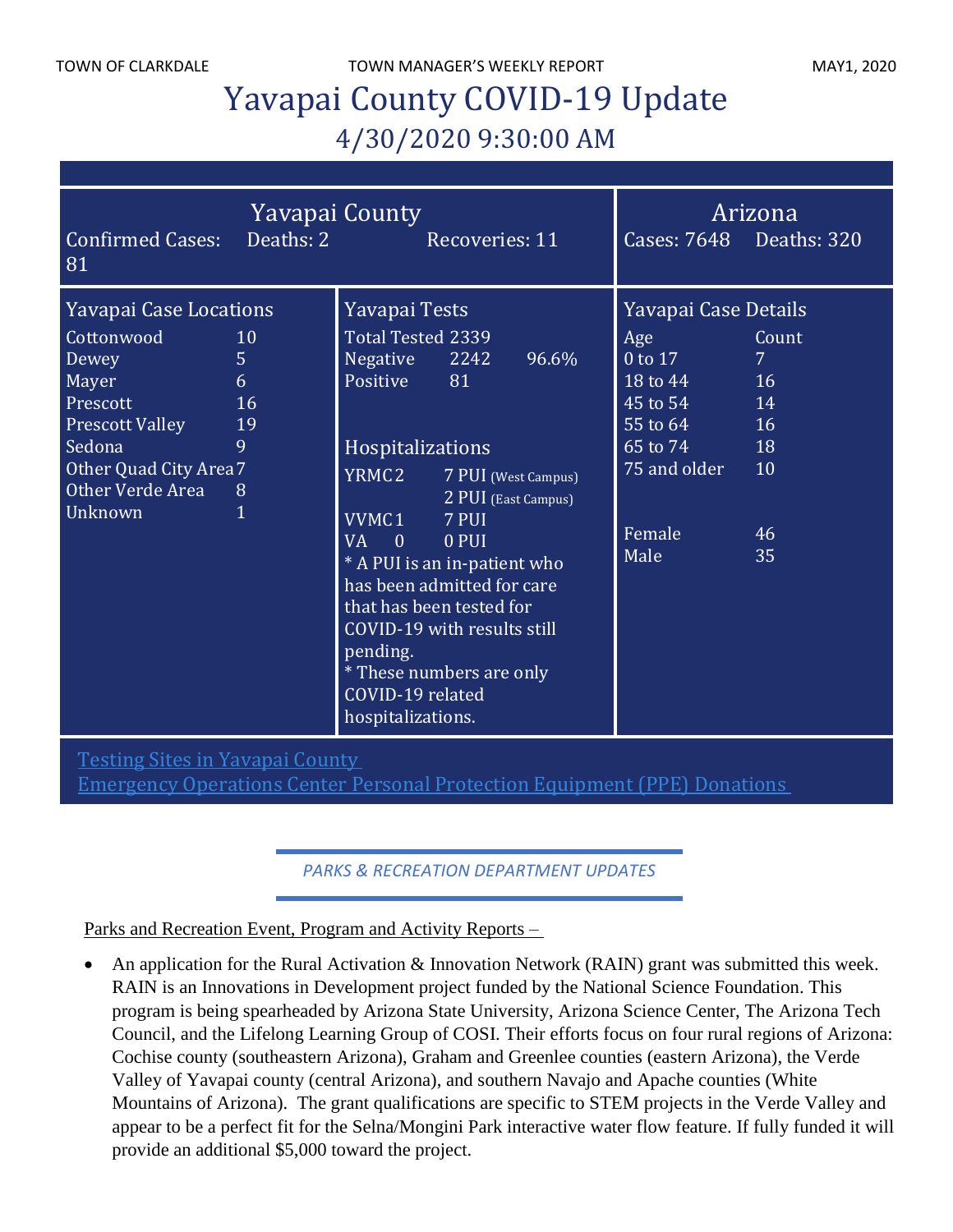Verde River @ Clarkdale -

River access points are experiencing heavier than normal use. Staff is reviewing placement for new traffic flow signage for Tuzi RAP to assist with parking issues at the loading/unloading zone.

## Social Media -

Posts this week: Responsible Recreation Post Thanks to Front Line and First Responders Gazebo Post Weekly Small Business Webinars Post (Shared from Yavapai College Source) ASU Sustainable Cities- Virtual Student Showcase (Shared from ASU Source) AZ Commerce Authority- Small Business Loan Information (Shared from AZCA) Verde River@ Clarkdale Membership Post



# *COMMUNITY DEVELOPMENT DEPARTMENT UPDATES*

- General Plan Committee The next meeting will take place May 19, 2020. The Committee members will begin to review the Introduction portion of the General Plan.
- Code Enforcement No new complaints received this week.
- Tuzigoot Road **–** Justin Vitarello submitted his site plan for his project; it has been distributed for PAR review and comments. The parcel is zoned Industrial, which is the heaviest and most intensive zoning district we have. It allows all permitted uses in the Commercial (C) District, along with the following industrial uses:
- Wholesale, warehousing, and self-storage units
- Labs,  $R \& D$ , and testing within a building
- Manufacturing of just about everything from candy to boats to metal stamping
- Truck stop, transfer terminal, or freight warehouse
- Sexually oriented businesses
- Medical Marijuana processing
- **Quarrying**
- Auto salvage or junkyard

The proposed food truck use is a lot less impactful than some of the uses allowed above. I understand the concerns about the buses, but our ability to deny his request is limited, as his proposed use (food truck park) is a permitted use (Restaurants, including outdoor dining, are permitted uses in the Commercial zoning district) Storage is allowed as a secondary use; he is required to fence it from public view with a 6' obscuring fence, which he has agreed to do. The General Plan designation is Neighborhood Commercial, which supports his type of use and is reasonable in this location. The Design Review Board (DRB) will review the project when we can hold public meetings. The requirements of the Broadway Focus Area Plan (adopted by council on 8/14/18) would apply as this site is within the boundaries of that area; as we've discussed in the past, those guidelines are vague at best.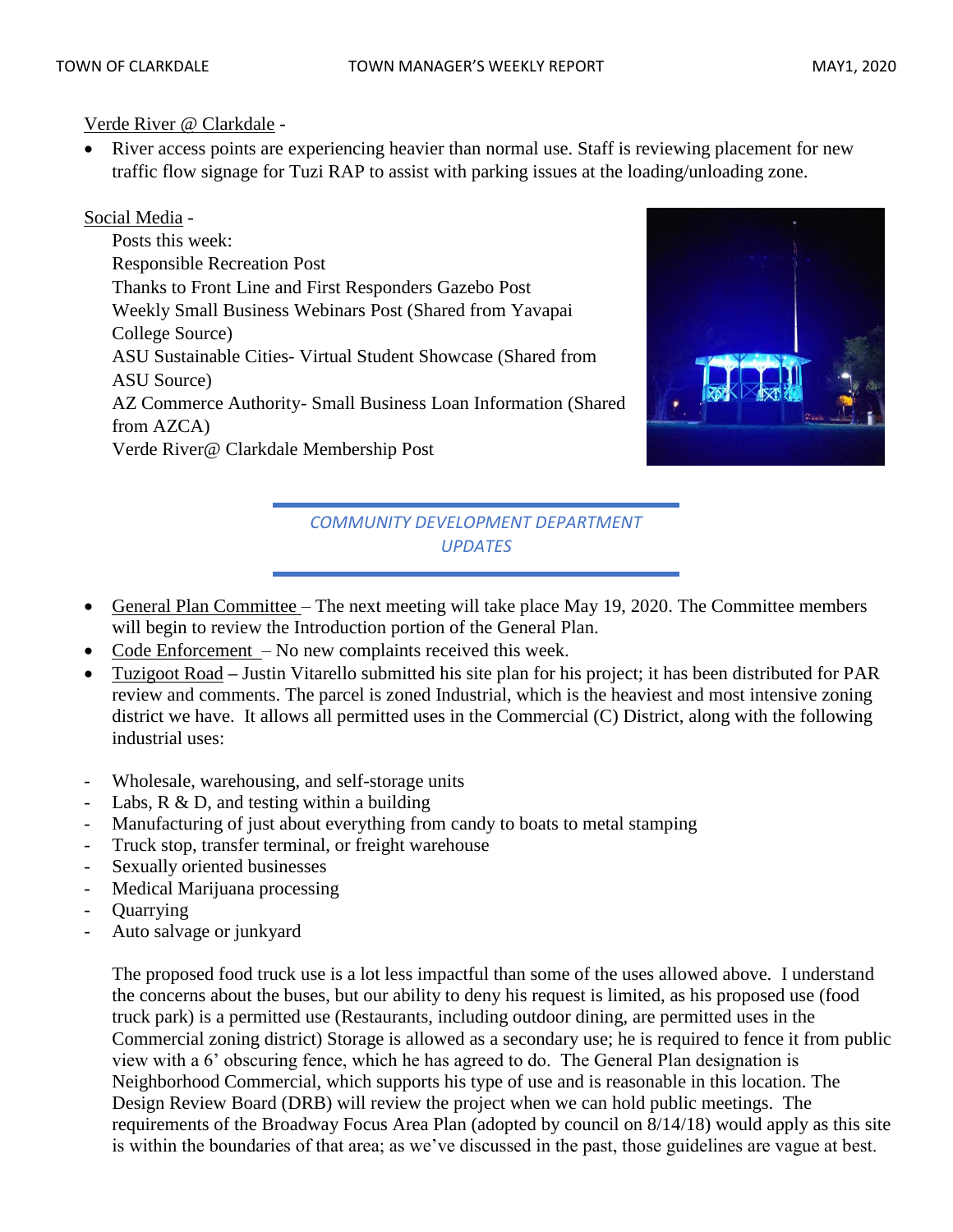- Development Four (4) new homes permitted for Mandalay in the Mountain Gate subdivision.
- Certified Local Government Cities Community Development is working with SHPO on undating the historical registry for Clarkdale.

| <b>Weekly Report</b>    |                                          |            |  |  |
|-------------------------|------------------------------------------|------------|--|--|
| <b>ITEM</b>             | <b>DETAILS</b>                           | FEE.       |  |  |
|                         | 092650 - RE-ROOF / 2041 SUSAN AVE        | \$50.00    |  |  |
|                         | 092647 - STOVE / 317 LAUGHING HILL DR    | \$50.00    |  |  |
| <b>BUILDING PERMITS</b> | 092651 - ELECTRICAL / 41 RINCON DR       | \$150.00   |  |  |
|                         | 092652 - NEW CONSTRUCTION / 1009 FIRST   |            |  |  |
|                         | SOUTH ST.                                | \$898.80   |  |  |
|                         | 092656 - ACCESSORY / 1900 OLD JEROME HWY | \$50.00    |  |  |
|                         |                                          | \$1,198.80 |  |  |

## *POLICE DEPARTMENT UPDATES*

#### **Major incidents reported to the department for the week of 4/22 through 4/28/20:**

- 4/22/20 Officer Deming took an assault call from the River neighborhood. The suspect fled and could not be found; however, he was identified, located and arrested on outstanding warrants by Officer Fricke the next day. Officer Deming is investigating the assault and Officer Candelaria investigated a trespassing charge. SRO Brundridge, Officer Guth, and Sgt. Smith assisted. The victim declined medical attention.
- 4/22/20 Officer Guth handled a disorderly neighbor dispute in Foothills. No one was cited. Officer Candelaria assisted.
- 4/22/20 Officer Guth arrested a female suspect in Lower Clarkdale for disorderly conduct and causing intentional injury to another, per domestic violence. The victim declined medical attention. Officer Deming assisted.

| <b>Total Calls</b>                           | 39             |
|----------------------------------------------|----------------|
| <b>Calls Criminal in Nature</b>              |                |
| <b>Traffic Stops</b>                         |                |
| Citations                                    | $\mathbf{0}$   |
| Warnings                                     |                |
| $Citations - non-traffic$                    |                |
| <b>Requests for Citizen Assistance</b>       | 8              |
| <b>Animal Problems</b>                       | $\overline{2}$ |
| Requests by Other Agencies<br>for Assistance |                |
| Responses to Calls at the RAPs               |                |
| <b>Domestic Violence Calls</b>               |                |

- 4/24/20 Officer Fricke will be referring a juvenile to juvenile probation for shoplifting and minor in possession of alcohol. The juvenile stole a bottle of wine from the Dollar General but was caught in the act.
- 4/24/20 A three-year-old child was found lost and wandering in Lower Clarkdale by a citizen who called police. Officer Fricke located the child's family and a case worker from Child Protective Services also responded. The case will be sent to the county attorney for review and possible criminal child neglect charges. Officer Deming assisted.
- 4/25/20 Officer Deming received a delayed aggravated assault call from emergency room personnel at Verde Valley Medical Center. A juvenile was assaulted while walking home on Main Street near the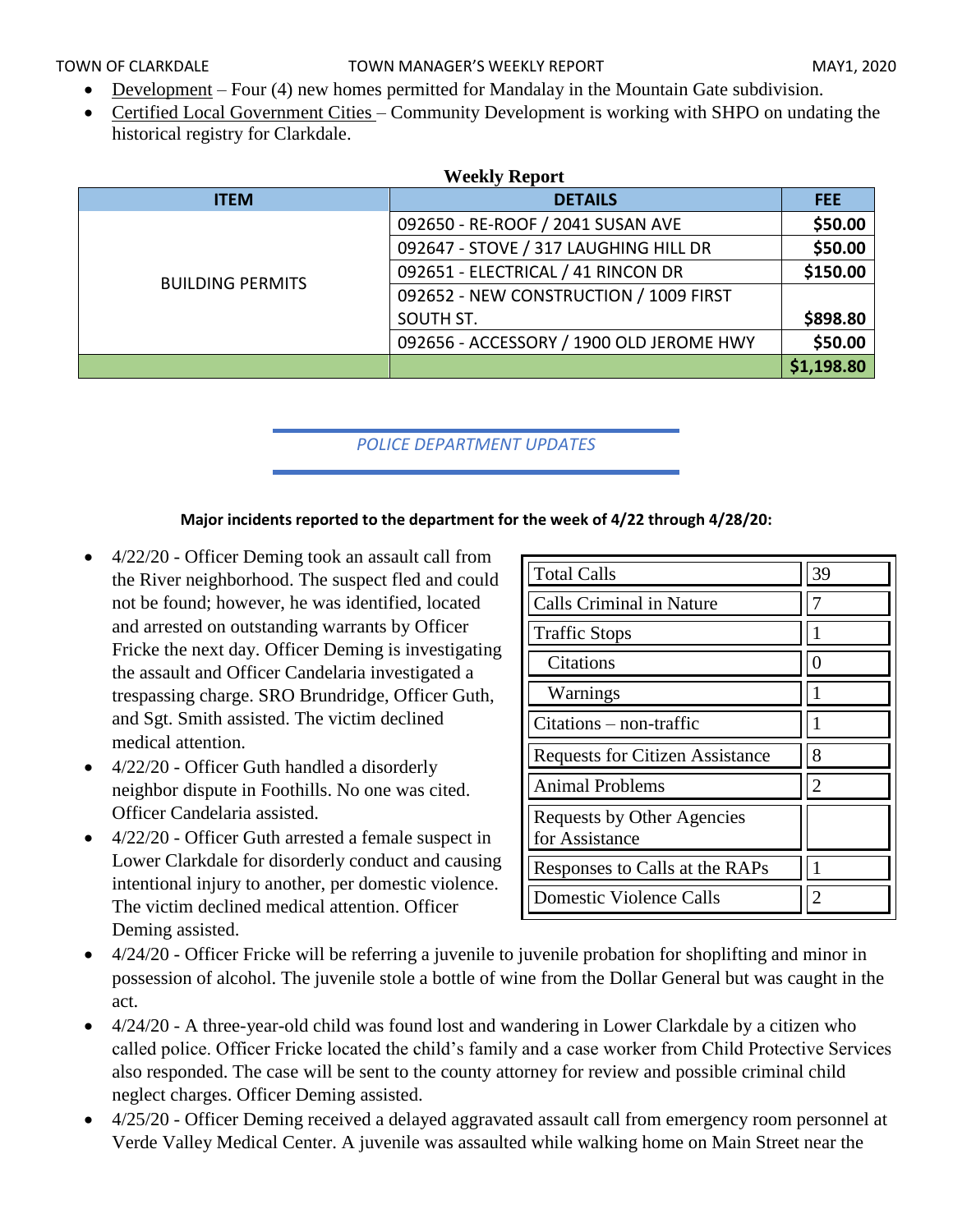### TOWN OF CLARKDALE TOWN MANAGER'S WEEKLY REPORT TOWN OF CLARKDALE

reservation and was taken to the hospital by a family member. Officer Guth identified a suspect who has not been located. Officer Deming is continuing to investigate and Officer Candelaria also assisted.

- 4/25/20 Officer Warren and Officer Deming responded to a disorderly conduct call which occurred at a family gathering in the Foothills Terrace neighborhood. The suspect fled in his vehicle and was stopped by a Forest Service officer near Camp Verde. Officer Warren arrested the suspect for disorderly conduct and intentionally causing an injury per domestic violence.
- 4/26/20 Officer Lohman is investigating a case of possible elder abuse/harassment.
- 4/28/20 SRO Brundridge and Officer Guth responded to a report of a man yelling in the River neighborhood. The man was angry about trying to move his belongings from Clarkdale to Cottonwood without a car. SRO Brundridge gave him and his stuff a ride.

## Calls at the RAPS

• 4/27/20 - Two youths at Tuzigoot RAP reported that a "homeless-looking" man came out of the bushes and stole an inflatable raft. SRO Brundridge, Officer Lohman and a Yavapai College officer searched the area extensively and were unable to locate the individual or an encampment. collect donations for local nursing homes. Please see the flyer for more details. While our lobby is closed, you can leave donations outside the PD front door.

*PUBLIC WORKS/PUBLIC UTILITIES UPDATES*

- Maintaining the Town Park has become a top priority for Public Works. Spring has accelerated the growth of weeds such as clover, dandelion and other wide leaf weeds. The staff treated the park with Scott's Turf Builder – Weed and Feed (dry application) because it's recommended use is for lawns, parks, golf coursed and non-crop sites. The grass has begun to green up after the application, but the weeds continue to be a problem. A liquid weed killer will not be applied to the park to eradicate the unsightly weeds. Please be patient as the staff works to get our crown jewel back in tip-top shape.
- A big thank you to the Public Works staff for retrofitting the lights at the gazebo to light up blue to pay tribute to our frontline workers.